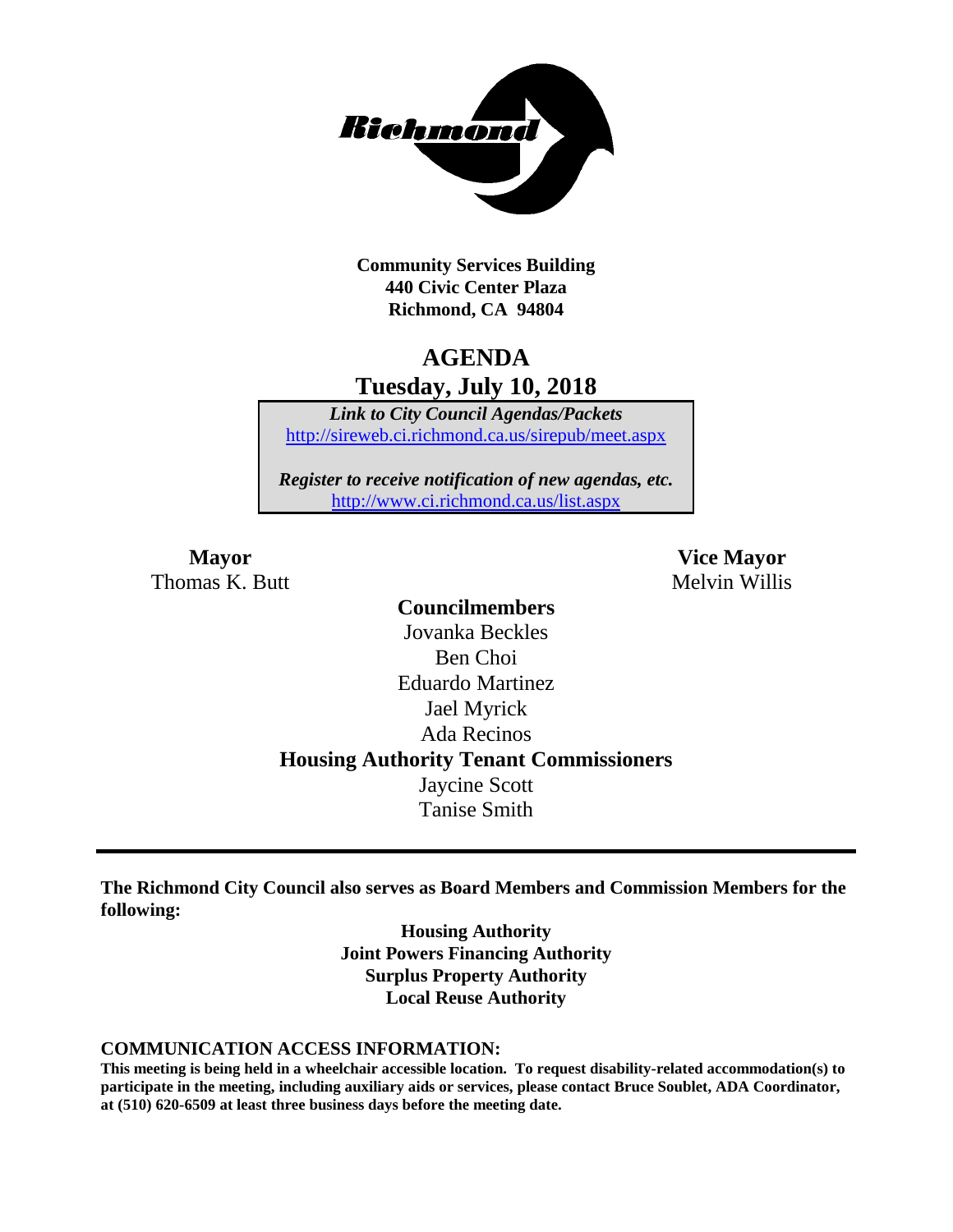# **MEETING PROCEDURES**

The City of Richmond encourages community participation at its City Council meetings and has established procedures that are intended to accommodate public input in a timely and time-sensitive way. As a courtesy to all members of the public who wish to participate in City Council meetings, please observe the following procedures:

**PUBLIC COMMENT ON AGENDA ITEMS:** Anyone who desires to address the City Council on items appearing on the agenda must complete and file a pink speaker's card with the City Clerk **prior** to the City Council's consideration of the item. Once the City Clerk has announced the item, no person shall be permitted to speak on the item other than those persons who have submitted their names to the City Clerk. Your name will be called when the item is announced for discussion. **Each speaker will be allowed up to TWO (2) MINUTES to address the City Council on NON-PUBLIC HEARING items listed on the agenda. Speakers are allowed up to THREE (3) minutes on PUBLIC HEARING items.**

**OPEN FORUM FOR PUBLIC COMMENT:** Individuals who would like to address the City Council on matters not listed on the agenda or on items remaining on the consent calendar may do so under Open Forum. All speakers must complete and file a pink speaker's card with the City Clerk **prior** to the commencement of Open Forum. The amount of time allotted to individual speakers shall be determined based on the number of persons requesting to speak during this item. **The time allocation for each speaker will be as follows:** 15 or fewer speakers, a maximum of 2 minutes; 16 to 24 speakers, a maximum of 1 and one-half minutes; and 25 or more speakers, a maximum of 1 minute.

#### **SPEAKERS ARE REQUESTED TO OCCUPY THE RESERVED SEATS IN THE FRONT ROW BEHIND THE SPEAKER'S PODIUM AS THEIR NAME IS ANNOUNCED BY THE CITY CLERK.**

**CONSENT CALENDAR:** Consent Calendar items are considered routine and will be enacted, approved or adopted by one motion unless a request for removal for discussion or explanation is received from the audience or the City Council. A member of the audience requesting to remove an item from the consent calendar must first complete a speaker's card and file the card with the City Clerk **prior** to the City Council's consideration of Agenda Review. Councilmembers who request to remove an item from the consent calendar must do so during Agenda Review. An item removed from the Consent Calendar may be placed anywhere on the agenda following the City Council's agenda review.

**CONDUCT AT MEETINGS:** Richmond City Council meetings are limited public forums during which the City strives to provide an open, safe atmosphere and promote robust public debate. Members of the public, however, must comply with state law, as well as the City's laws and procedures and may not actually disrupt the orderly conduct of these meetings. The public, for example, may not shout or use amplifying devices, must submit comment cards and speak during their allotted time, may not create a physical disturbance, may not speak on matters unrelated to issues within the jurisdiction of the City Council or the agenda item at hand, and may not cause immediate threats to public safety.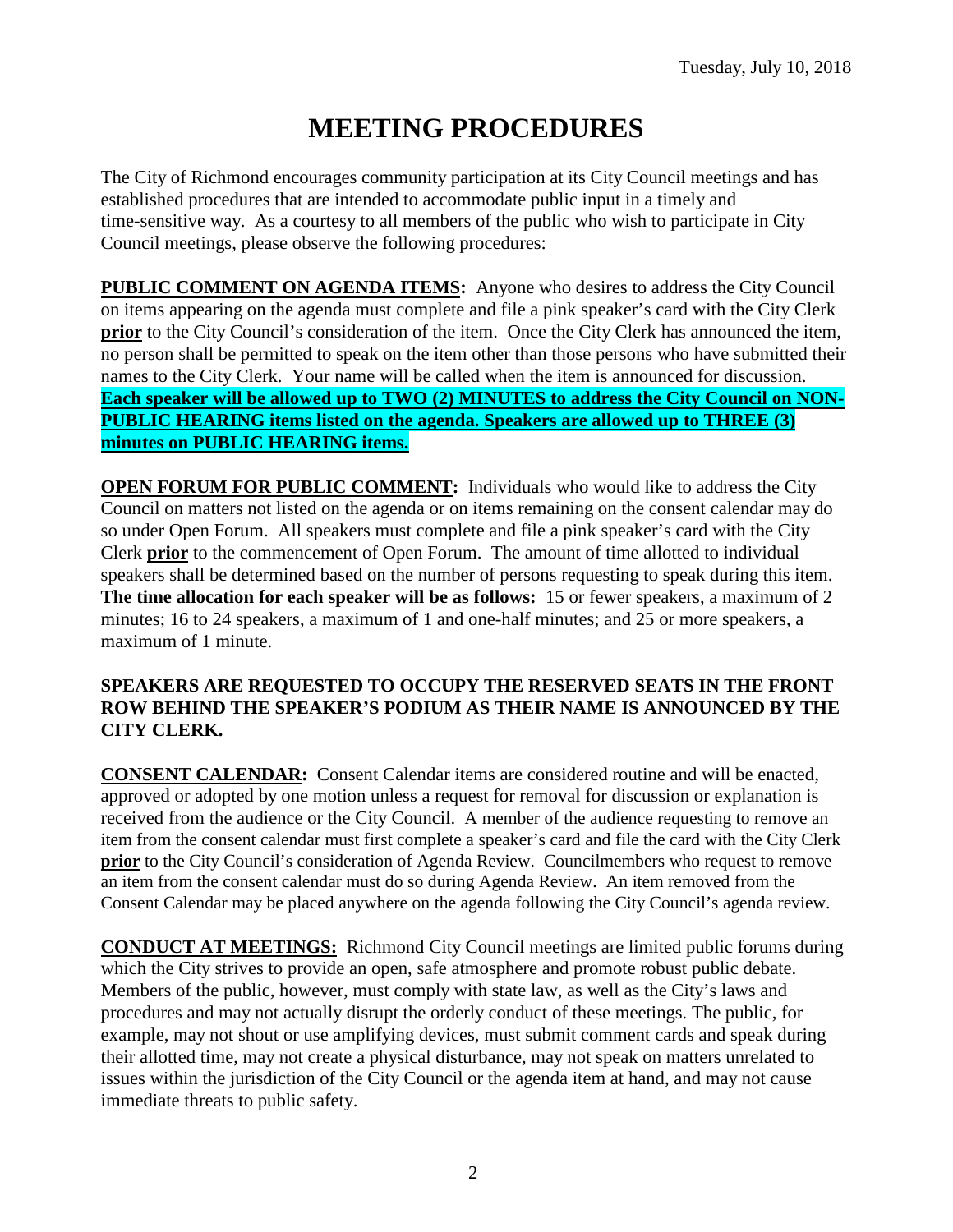**CITY HARASSMENT POLICY:** The City invites public comment and critique about its operations, including comment about the performance of its public officials and employees, at the public meetings of the City Council and boards and commissions. However, discriminatory or harassing comments about or in the presence of City employees, even comments by third parties, may create a hostile work environment, if severe or pervasive. The City prohibits harassment against an applicant, employee, or contractor on the basis of race, religious creed, color, national origin, ancestry, physical disability, medical condition, mental disability, marital status, sex (including pregnancy, childbirth, and related medical conditions), sexual orientation, gender identity, age or veteran status, or any other characteristic protected by federal, state or local law. In order to acknowledge the public's right to comment on City operations at public meetings, which could include comments that violate the City's harassment policy if such comments do not cause an actual disruption under the Council Rules and Procedures, while taking reasonable steps to protect City employees from discrimination and harassment, City Boards and Commissions shall adhere to the following procedures. If any person makes a harassing remark at a public meeting that violates the above City policy prohibiting harassment, the presiding officer of the meeting may, at the conclusion of the speaker's remarks and allotted time: (a) remind the public that the City's Policy Regarding Harassment of its Employees is contained in the written posted agenda; and (b) state that comments in violation of City policy are not condoned by the City and will play no role in City decisions. If any person makes a harassing remark at a public meeting that violates the above City policy, any City employee in the room who is offended by remarks violating the City's policy is excused from attendance at the meeting. No City employee is compelled to remain in attendance where it appears likely that speakers will make further harassing comments. If an employee leaves a City meeting for this reason, the presiding officer may send a designee to notify any offended employee who has left the meeting when those comments are likely concluded so that the employee may return to the meeting. The presiding officer may remind an employee or any council or board or commission member that he or she may leave the meeting if a remark violating the City's harassment policy is made. These procedures supplement the Council Rules and Procedures relating to disruption of orderly conduct at Council meetings.

Any law enforcement officer on duty or whose service is commanded by the presiding officer shall be Sergeant-at-Arms of the Council meetings. He/she, or they, shall carry out all orders and instructions given by the presiding officer for the purpose of maintaining order and decorum at the Council meetings (City Council Rules of Procedure and Order Section III F, RMC Section 2.12.030).

**\*\*\*\*\*\*\*\*\*\*\*\*\*\*\*\*\*\*\*\*\*\*\*\*\*\*\*\*\*\*\*\*\*\*\*\*\*\*\*\*\*\*\*\*\*\*\*\*\*\*\*\*\*\*\*\*\*\***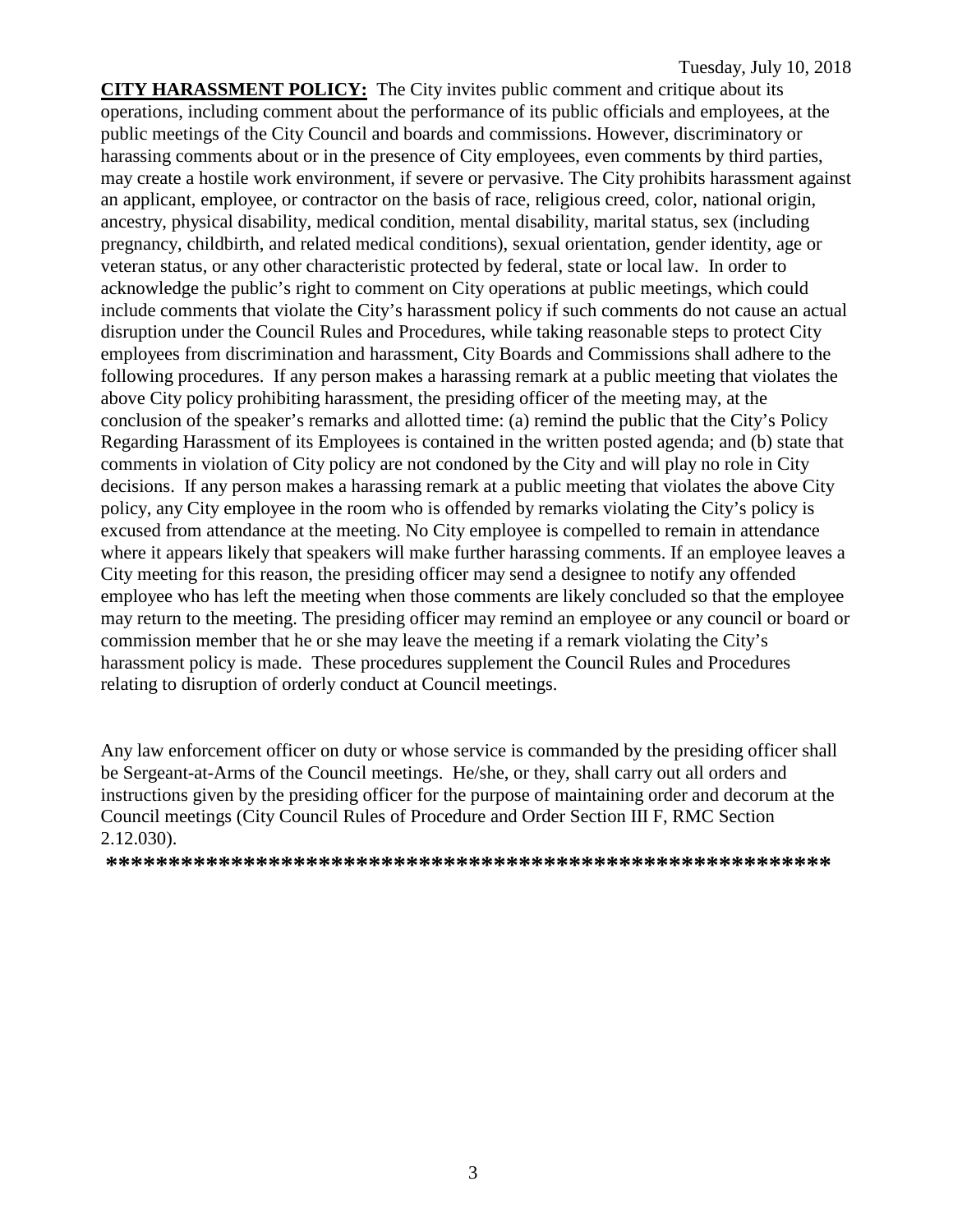## **OPEN SESSION TO HEAR PUBLIC COMMENT BEFORE CLOSED SESSION**

5:30 p.m.

#### **A. ROLL CALL**

#### **B. PUBLIC COMMENT BEFORE CLOSED SESSION**

#### **C. ADJOURN TO CLOSED SESSION**

## **CLOSED SESSION**

Shimada Room of the Community Services Building

#### **CITY COUNCIL**

CONFERENCE WITH REAL PROPERTY NEGOTIATOR (Government Code Section 54956.8):

Property: 12th and Macdonald Vacant Lots and Downtown Parking Garage Agency negotiators: Bill Lindsay, Shasa Curl Negotiating party: SAA-EVI Richmond Partners, LLC Under negotiation: Price and terms of payment

Property: Metro Walk Phase II at Richmond Multi-Modal Transit Station Agency negotiators: Bill Lindsay and Shasa Curl Negotiating party: SAA-EVI and oWow Under negotiation: Price and terms of payment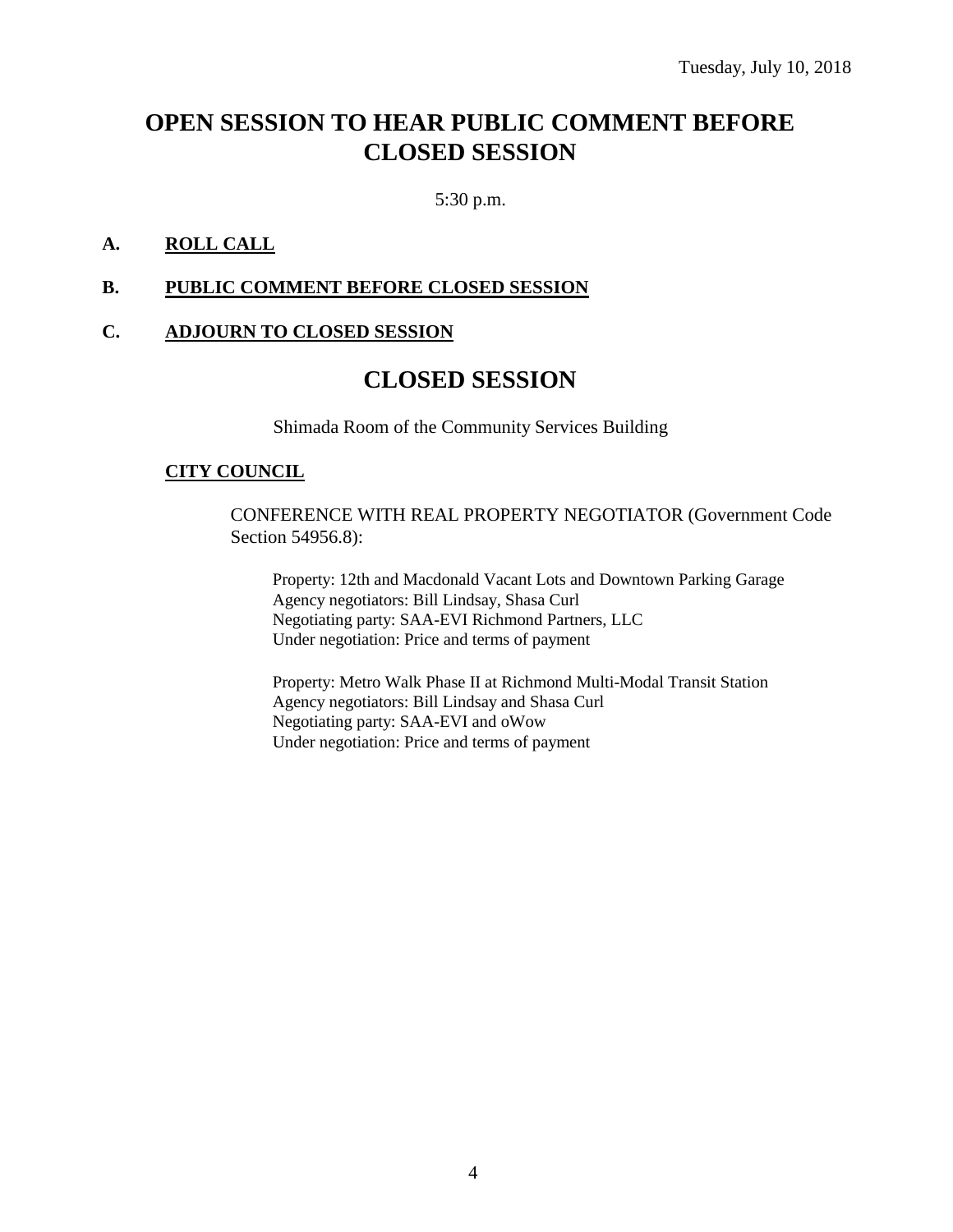## **MEETING OF THE SUCCESSOR AGENCY TO THE RICHMOND COMMUNITY REDEVELOPMENT AGENCY AND RICHMOND CITY COUNCIL**

6:30 p.m.

- **A. PLEDGE TO THE FLAG**
- **B. ROLL CALL**
- **C. STATEMENT OF CONFLICT OF INTEREST**
- **D. AGENDA REVIEW**
- **E. REPORT FROM THE CITY ATTORNEY OF FINAL DECISIONS MADE DURING CLOSED SESSION**
- **F. REPORT FROM THE CITY MANAGER**
- **G. OPEN FORUM FOR PUBLIC COMMENT**

#### **H. CITY COUNCIL CONSENT CALENDAR**

- **H-1.** ACCEPT and APPROPRIATE the \$170,000 Transformative Climate Communities Planning grant for preparation of a Resiliency Roadmap focused on the Santa Fe, Coronado, and Iron Triangle Neighborhoods; and AUTHORIZE the city manager to execute agreements between the City of Richmond and The Trust for Public Land, the Richmond Community Foundation, and consultants necessary to implement the grant scope of work - Planning and Building Services Department (Richard Mitchell 620-6706).
- **H-2.** APPROVE an agreement with LBG Hilltop, LLC to provide police services at the Shops at Hilltop from May 31, 2018 through May 31, 2019, with an option to extend the service agreement for an additional year, providing for reimbursement of Police Department overtime costs to provide this service - Police Department (Chief Allwyn Brown 621-1802).
- **H-3.** APPROVE a three-year contract with ShotSpotter, Inc. for the maintenance of the Police Department's ShotSpotter Flex gunshot detection system, in an amount not to exceed \$602,011.00, with a term from July 1, 2018 through June 30, 2021 - Police Department (Chief Allwyn Brown 621-1802).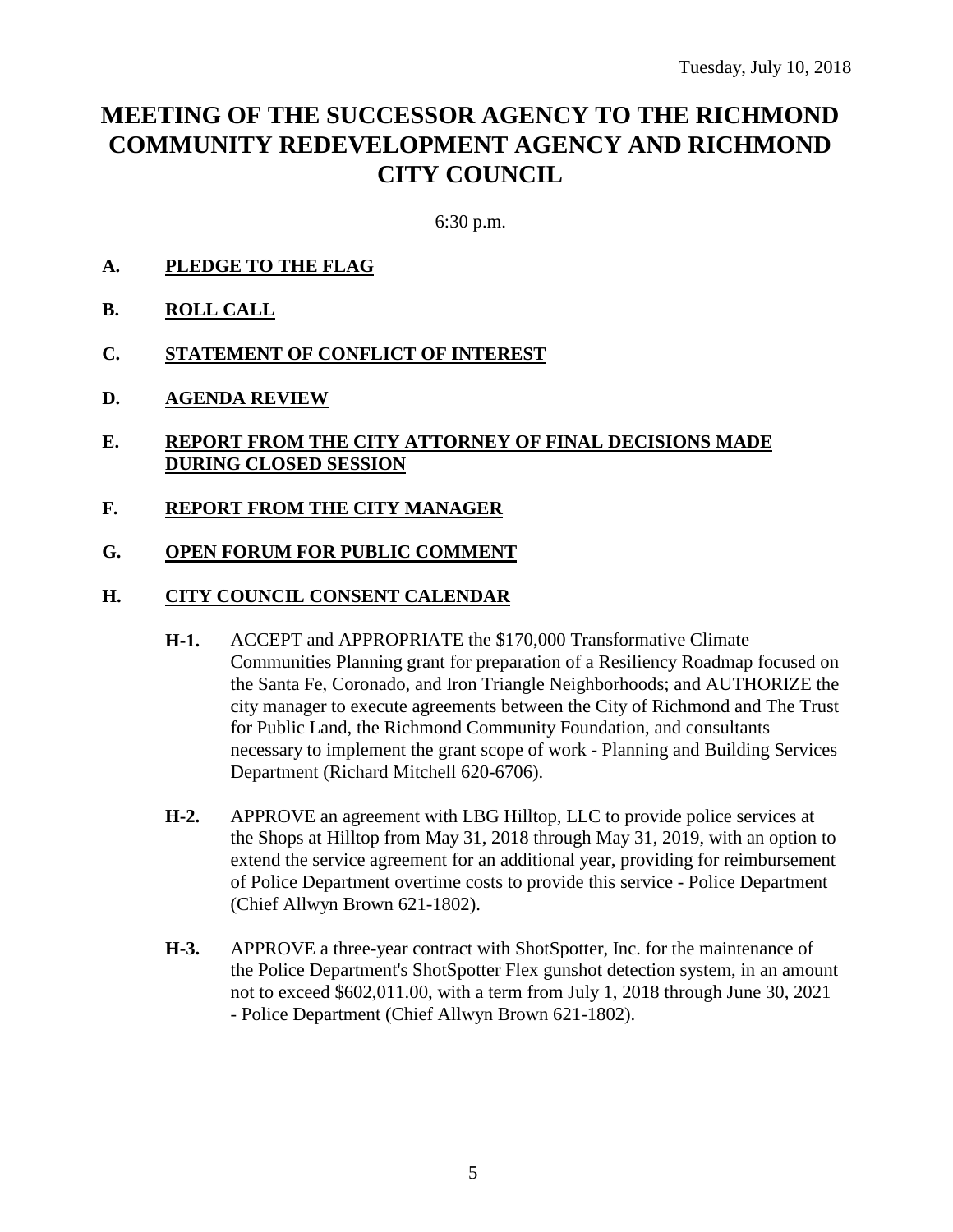- **H-4.** APPROVE a month-to-month lease for fiscal year 2018-19 with North Richmond Properties, Inc. for Department of Infrastructure Maintenance and Operation use of storage space at 2801 Giant Road for containers and landscaping equipment to efficiently serve the Hilltop Maintenance District, in an amount not to exceed \$15,000.00 - Department of Infrastructure Maintenance and Operations (Tim Higares 620-6508).
- **H-5.** APPROVE a two-year contract with All Star Glass, Inc. for auto glass repairs and replacement for the city's fleet vehicles and equipment, in an amount not to exceed \$12,500 in each of fiscal years 2018/19 and 2019/20 - Department of Infrastructure Maintenance and Operations (Tim Higares 620-6508).
- **H-6.** APPROVE Amendment No. 2 to the contract with Groundwork Richmond to function as the Urban Forestry Project Administrator, increasing the amount by \$100,000, and extending the contract term until August 30, 2019 - Department of Infrastructure Maintenance and Operations (Tim Higares 620-6508).
- **H-7.** APPROVE an amendment to the contract with Freeman's Tow Service for oncall tow services, increasing the amount of the contract by \$5,000, for a total amount of \$14,000 - Department of Infrastructure Maintenance and Operations (Tim Higares 620-6508).
- **H-8.** RECEIVE the City's Investment and Cash Balance Report for the month of May 2018 - Finance Department (Belinda Warner/Stacie Plummer 620-6930).
- **H-9.** ADOPT an ordinance (second reading) setting the tax rate for the Tax Override Pension Fund for Fiscal Year 2018-19 at 0.14% - Finance Department (Belinda Warner/Antonio Banuelos 620-6741).
- **H-10.** REVIEW the annual year-end developer fee report as required pursuant to Section 66006 of the Government Code and ADOPT a resolution finding that there is a reasonable relationship between the current need for developer fees collected but unexpended within five years of collection and the purpose for which they were originally collected as required pursuant to Section 66001 of the Government Code - Finance Department (Belinda Warner/Vrenesia Ward 621- 1211).
- **H-11.** APPROVE a Second Amendment to the Lease Agreement with Foss Maritime, extending the term for lease of Basin No.1 and Finger Pier No. 2 for a period of five years, providing annual revenue to the Port in the amount of approximately \$352,169 - Port (Jim Matzorkis 215-4600).
- **H-12.** APPROVE a contract with McNabb Construction, Inc. for construction of a trash enclosure at Melville Square in the Richmond Marina Bay area, utilizing Marina funds in an amount not to exceed \$325,000 - Engineering and Capital Improvement Projects Department (Yader A. Bermudez 774-6300). **This item was continued from the June 19, 2018, meeting.**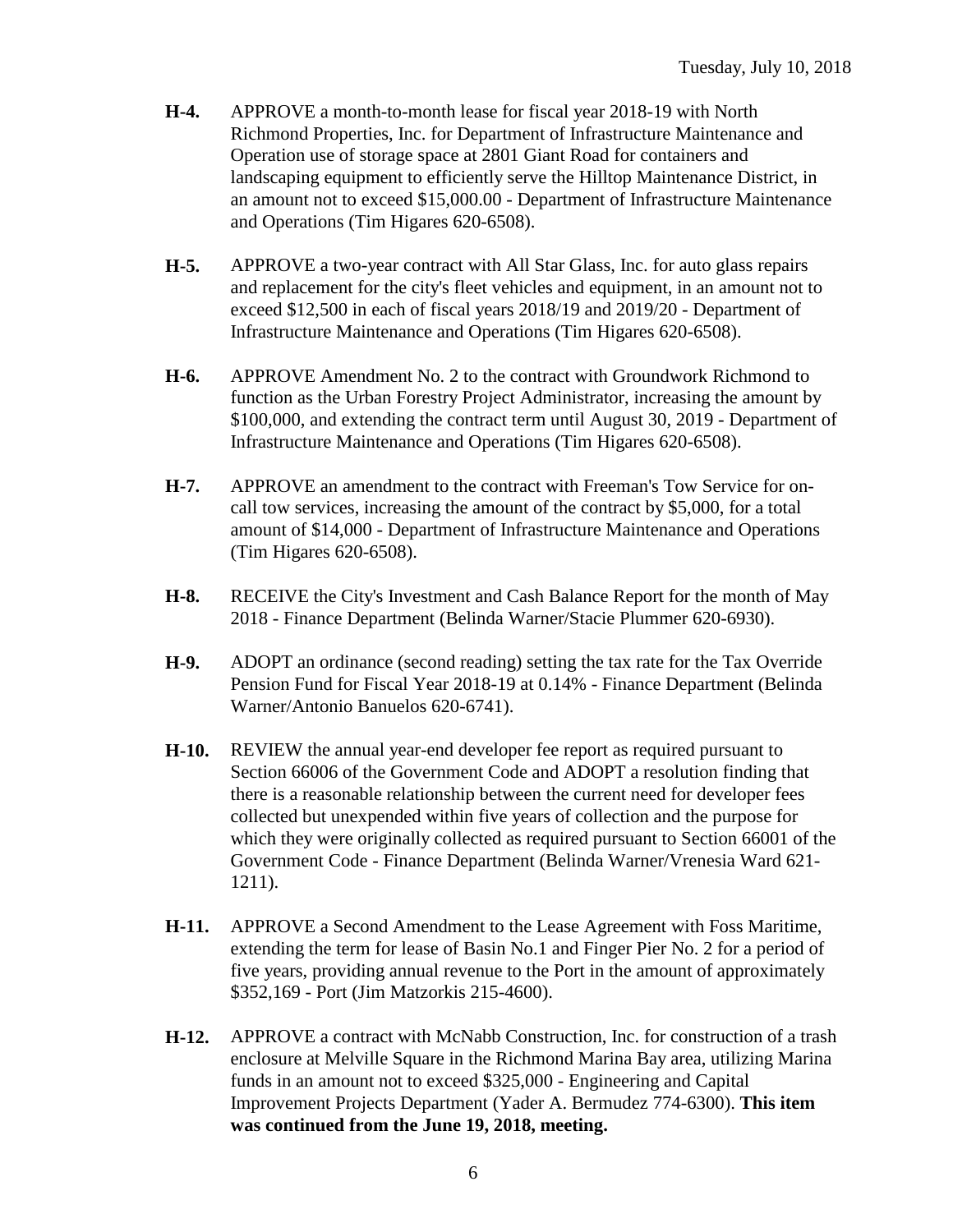- **H-13.** ADOPT a resolution authorizing the city manager to execute an agreement with the California Department of Transportation (Caltrans) accepting grant funds to develop a "Richmond Ferry to Bridge" complete streets plan and project - City Manager's Office (Bill Lindsay 620-6512).
- **H-14.** APPROVE a contract with Keyser Marston Associates, Inc. ("KMA") and APPROPRIATE funds to provide specialized financial services associated with the transfer of Successor Agency properties to the City of Richmond, in an amount not to exceed \$50,000 for a two year term beginning May 1, 2018 and extending to June 30, 2020 with two successive, one year renewal options extending the term to June 30, 2022 - City Manager's Office (Bill Lindsay/Stacie Plummer 620-6930).
- **H-15.** ADOPT an ordinance (second reading) amending Richmond Municipal Code Chapter 9.24 entitled "Animals" adopting by reference all County Ordinances that relate to Animal Services - City Manager's Office (Bill Lindsay 620-6512).
- **H-16.** ADOPT a resolution allowing the City of Richmond to place a levy on the annual 2018-2019 property tax rolls of property owners subject to assessment under the Downtown Richmond Property and Business Improvement District (DRPBID) - City Manager's Office (Bill Lindsay/Janet Johnson 620-6512)
- **H-17.** APPROVE a contract with Perr & Knight to provide actuarial consulting services for the Alternative Dispute Resolution between the City and Public Safety unions International Association of Fire Fighters Local 188 and Richmond Police Officers Association. Contract will be for a not-to-exceed amount of \$90,000 for 3 years, with an optional two year extension - Human Resources Management (Lisa Stephenson/Kim Greer 620-6605).
- **H-18.** ACCEPT and APPROPRIATE the grant award from Kaiser Permanente's Northern California Community Benefit Program in the amount of \$30,000 to provide support for the Office of Neighborhood Safety Operation Peacemaker Fellowship Program - Office of Neighborhood Safety (DeVone Boggan 620- 5422).
- **H-19.** ACCEPT and APPROPRIATE the grant award from the East Bay Community Foundation for the Office of Neighborhood Safety (ONS) in the amount of \$25,000 to provide general and emergency support services for ONS Fellowship participants - Office of Neighborhood Safety (DeVone Boggan 600-5422).
- **H-20.** RECEIVE a report on the Richmond Municipal Sewer District for the month of May 2018 - Water Resource Recovery Department (Ryan Smith 620-5486).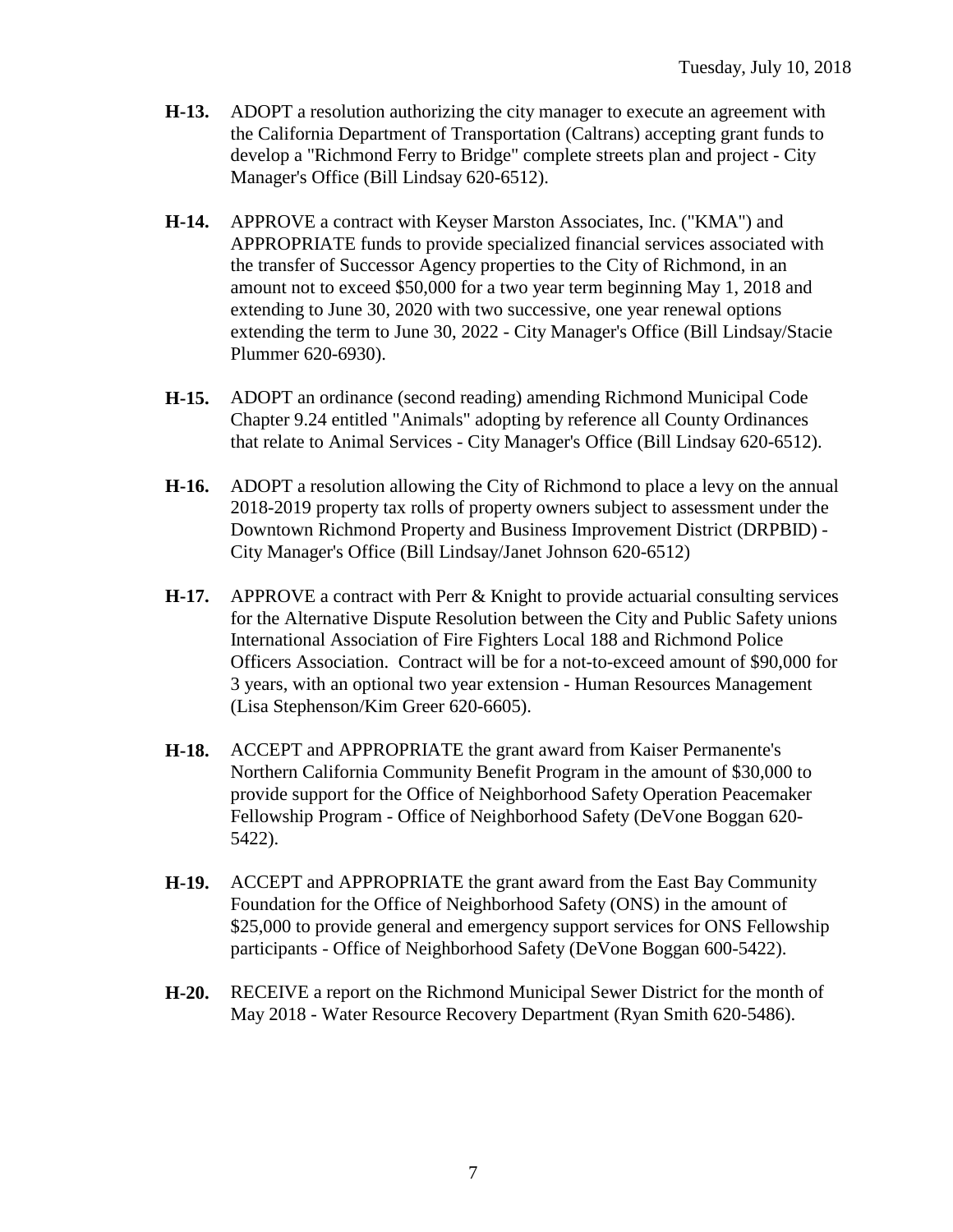- **H-21.** APPROVE a grant-funded amendment to the contract with Patricia Howard to teach and facilitate additional cohorts of the Accelerated Careers through Essential Skills (ACES) Academy, and provide follow-up services in support of the RichmondWORKS grant program. The contract amount will be increased by \$52,000 for a total contract amount not to exceed \$60,000, and the contract term will be extended through December 31, 2019 - Employment and Training Department (Sal Vaca/Rosemary Viramontes 307-8008).
- **H-22.** APPROVE a Master License Agreement with ExteNet Systems (California), LLC that establishes the procedures, terms and conditions under which the ExteNet is permitted to deploy "small cell" facilities on City-owned streetlights, traffic signals and other vertical infrastructure for a term of ten years - Information Technology (Sue Hartman/Steve Furtado 620-6874).
- **H-23.** APPROVE an amendment to the memorandum of understanding with Points of Light, increasing grant funding to the Richmond Community Services Department for the ServiceWorks Program in the amount of \$13,500 for one additional program fellow; and APPROPRIATE these grant funds for this purpose - Community Services Department (Rochelle Monk 620-6511).
- **H-24.** APPROVE actions to update the Recreation and Parks Commission; APPOINT Eleanor Thompson, new appointment, seat #5, term expiration date October 26, 2018 - Office of the Mayor (Mayor Tom Butt 620-6503).
- **H-25.** ADOPT an ordinance (second reading) amending Chapter 9.22 Public Nuisances of the Richmond Municipal Code to define excessive and glaring lighting as a nuisance - Office of the Mayor (Mayor Tom Butt 620-6503).
- **H-26.** APPROVE actions to update the Youth Council; APPOINT Mian Shah, new appointment, seat #1, term expiration date October 1, 2018, Antwan Adams, new appointment, seat #2, term expiration date October 1, 2018, Ashley Moore, new appointment, seat #3, term expiration date October 1, 2018, Latrinity Gulley, new appointment, seat #4, term expiration date October 1, 2018, Fatima Lopez, new appointment, seat #5, term expiration date October 1, 2018, Eduardo Castellon, new appointment, seat #6, term expiration date October 1, 2018, and Satine Waltz, re-appointment, seat #11, term expiration date October 1, 2018 - Office of the Mayor (Mayor Tom Butt 620-6503).
- **H-27.** APPROVE the minutes of the June 19, 2018, regular Richmond City Council meeting - City Clerk's Office (Pamela Christian 620-6513).
- **H-28.** ADOPT a resolution Declaring the Canvass of Returns and Result of the Primary Election held on June 5, 2018 - City Clerk's Office (Pamela Christian 620-6513).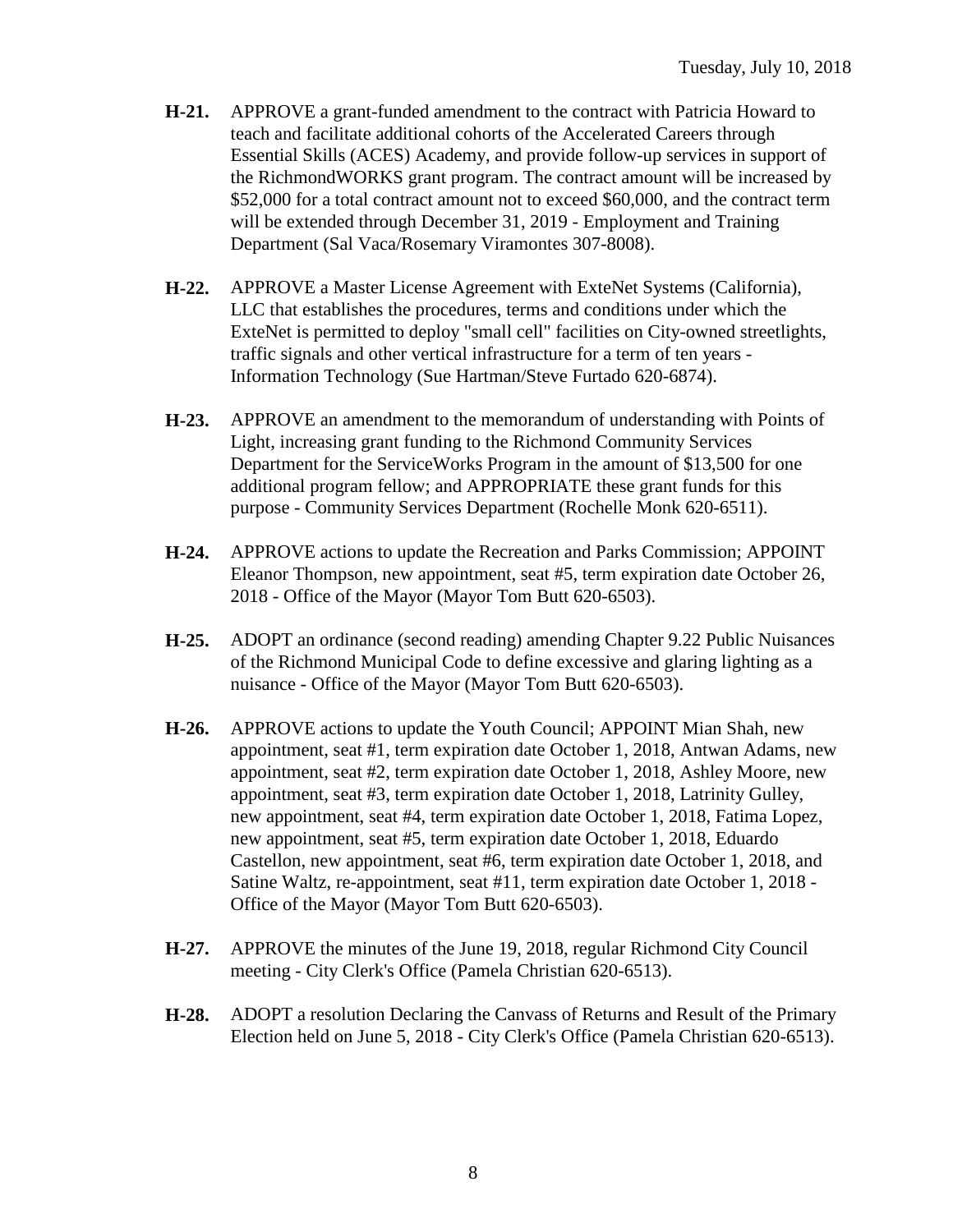## **I. PUBLIC HEARINGS**

- **I-1. CONTINUED to July 17, 2018,** the matter to hold a public hearing regarding approval of a Disposition and Development Agreement with SAA-EVI Richmond Partners, LLC for the development of the Successor Agency and cityowned property located along Macdonald Avenue between 11th Street and 13th Street - City Manager's Office (Shasa Curl/Gabino Arredondo 620-6512).
- **I-2.** HOLD a public hearing and ADOPT a resolution authorizing placement of liens and special assessments for unpaid garbage collection service fees on County property tax records - Finance Department (Belinda Warner/Antonio Banuelos 620-6741).
- **I-3.** HOLD a public hearing and ADOPT a resolution authorizing the City of Richmond to levy special assessments against certain properties having unpaid invoices related to administrative citations, nuisance abatement costs, and foreclosure ordinance fines pursuant to Richmond Municipal Code chapters 9.22, 11.76, 6.38 and 2.63 - Department of Infrastructure Maintenance and Operations (Tim Higares 620-6508).

## **J. RESOLUTIONS**

**J-1.** ADOPT a resolution opposing zero tolerance immigration policies -Councilmember Ada Recinos (620-6593).

### **K. ORDINANCES**

- **K-1.** INTRODUCE an ordinance (first reading) amending Richmond Municipal Code Chapter 7.106 by banning the sale of menthol and other flavored tobacco products, establishing a minimum pack size for little cigars and cigars and imposing location requirements on new tobacco retailers and REPEAL Richmond Municipal Code Chapter 9.45 - City Attorney's Office (Bruce Reed Goodmiller 620-6509).
- **K-2.** INTRODUCE an ordinance (first reading) entitled "Multi-Use Path Safety" that establishes trail etiquette for bicyclists and pedestrians along multi-use trails and paths throughout Richmond - Engineering and Capital Improvement Projects (Yader Bermudez 620-5478/Patrick Phelan 307-8111).
- **K-3.** INTRODUCE an ordinance (first reading) amending Ordinance 16-17 N.S., modifying Section 3 (Delinquency) and Section 4 (City entitled to payment) and deferring to the Rent Board to establish by Regulation its own rules and procedures governing the collection of the Residential Rental Housing Fee, including fees for late payments - Rent Program (Nicolas Traylor/Charles Oshinuga 620-6564).